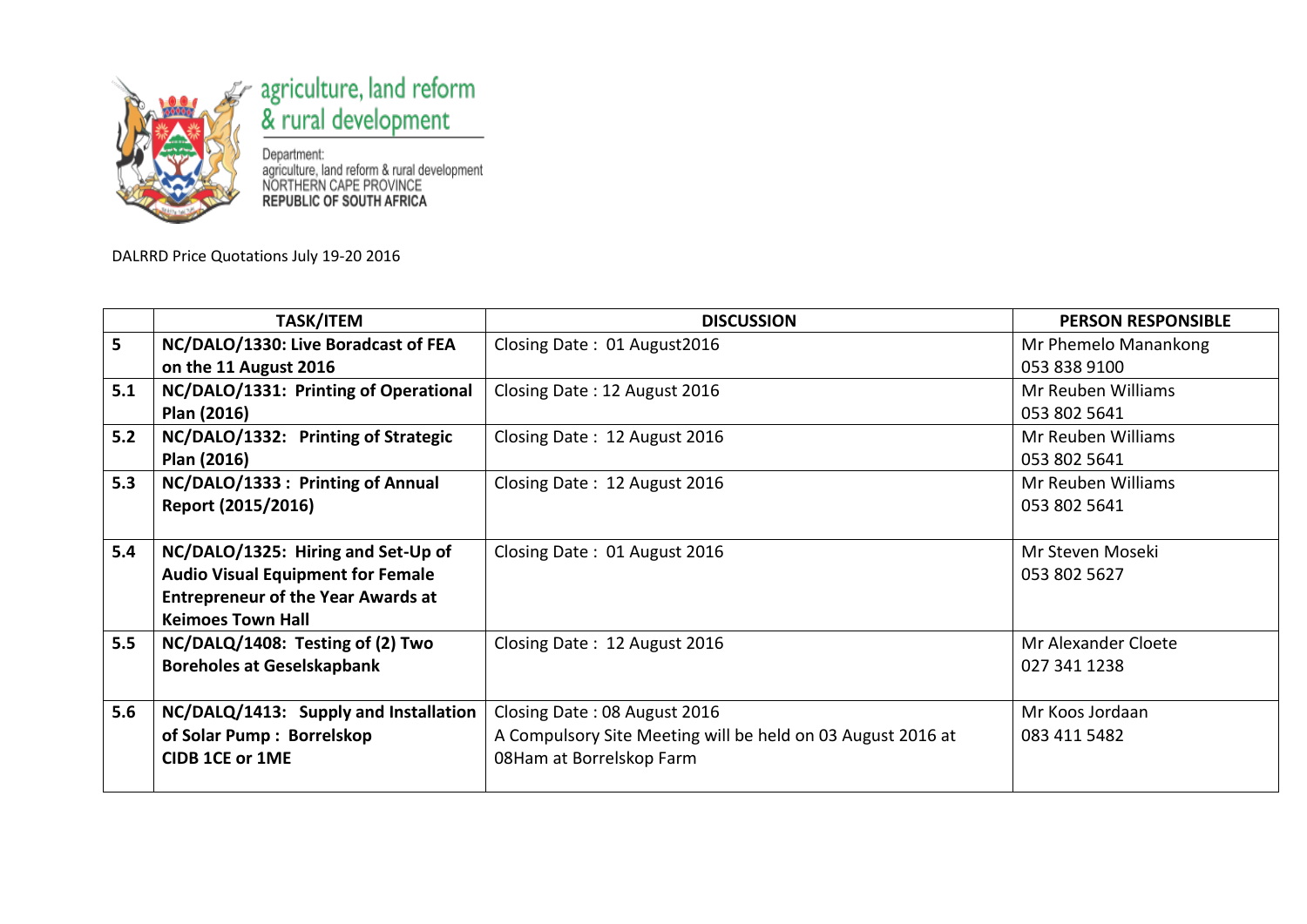

## agriculture, land reform<br>& rural development

Department:<br>agriculture, land reform & rural development<br>NORTHERN CAPE PROVINCE<br>**REPUBLIC OF SOUTH AFRICA** 

DALRRD Price Quotations July 19-20 2016

| 5.7  | NC/DALQ/1414: Supply and Installation<br>of Stock Water System Borrelskop<br><b>CIDB 1CE</b>                                                                                                                          | Closing Date: 15 July 2016<br>A Compulsory Site Meeting will be held on 03 August 2016 at<br>08Ham at Borrelskop Farm | Mr Koos Jordaan<br>083 411 5482   |
|------|-----------------------------------------------------------------------------------------------------------------------------------------------------------------------------------------------------------------------|-----------------------------------------------------------------------------------------------------------------------|-----------------------------------|
| 5.8  | NC/DALQ/1425: Supply and Delivery of<br>Day Old Ostrich Chicks at Oreratile<br><b>Project near Pampierstad</b>                                                                                                        | Closing Date: 19 August 2016                                                                                          | Mr M Motlashuping<br>082 559 0842 |
| 5.9  | NC/DALQ/1431: Supply, Delivery of<br><b>Materials, Equipment and Installation of</b><br>a Drip Irrigation System and a Shade Net<br><b>Structure at Phillipstown Garden</b><br><b>CIDB 1GB OR 1CE</b>                 | Closing Date: 19 August 2016                                                                                          | Ms D Soois<br>087 630 0360        |
| 5.10 | <b>NC/DALQ/1432:</b><br>Supply, Delivery of Materials,<br><b>Equipment and Installation of a Drip</b><br><b>Irrigation System and a Shade Net</b><br><b>Structure at Dessert House of Fire at</b><br><b>Britstown</b> | Closing Date: 19 August 2016                                                                                          | Ms D Soois<br>087 630 0360        |